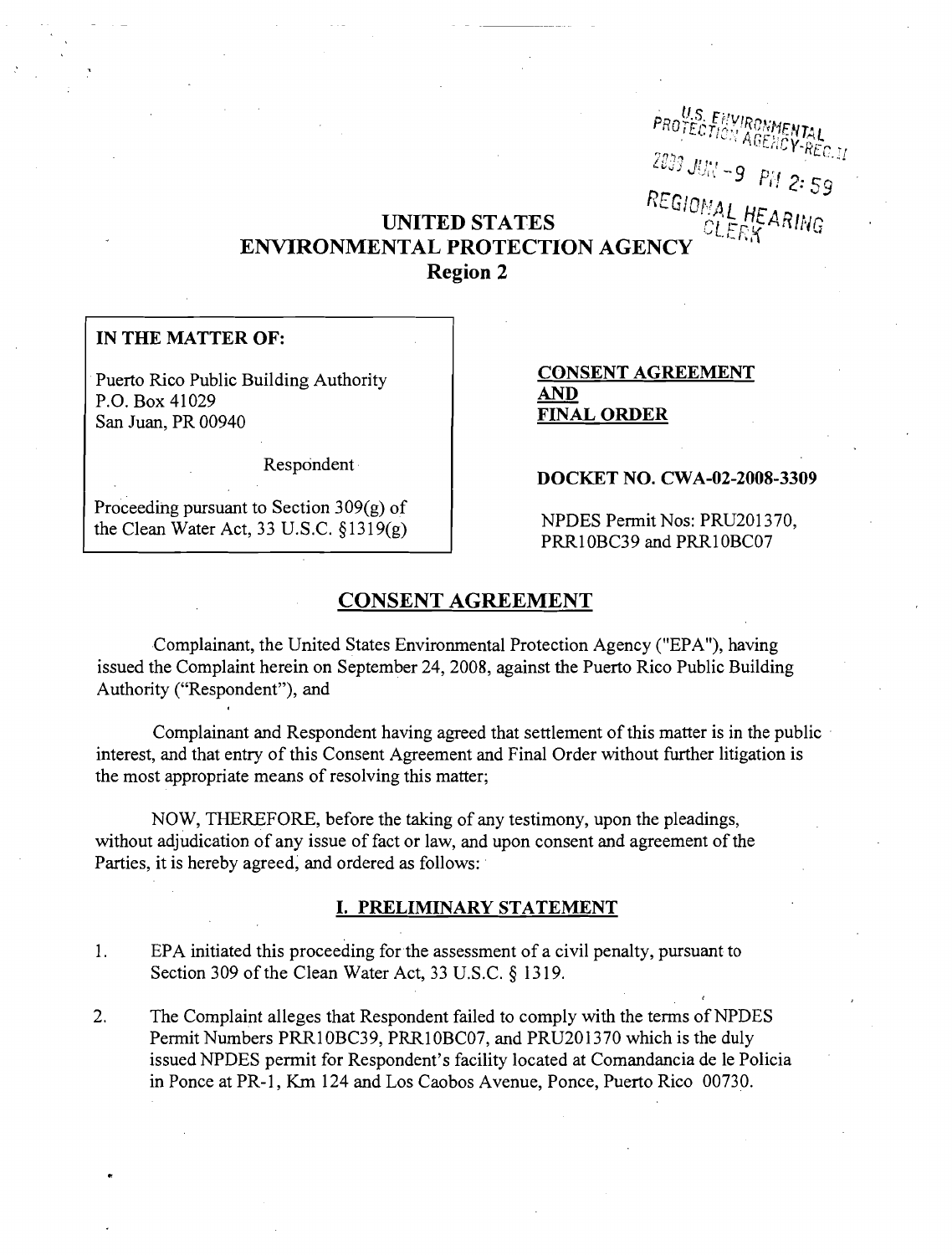- 3. EPA notified the Commonwealth of Puerto Rico about this action and offered an opportunity for the Commonwealth to confer with EPA on the proposed penalty assessment, pursuant to 40 CFR Part 22.
- 4. This action was public noticed. No public comment was received.
- 5. Respondent filed an Answer in this matter. 'The Regional Judicial Officer (RJO) scheduled a settlement conference on December 9, 2008. Based on a joint motion from the Respondent and Complainant, the RJO rescheduled the settlement conference for March 3, 2009. Based on a second joint motion from the Respondent and Complainant, the RIO rescheduled the settlement conference from March 3,2009 to June 3, 2009.
- 6. This Consent Agreement and Final Order shall apply to and be binding upon Respondent, its officers, directors, employees, successors and assigns, including, but not limited to, subsequent purchasers.
- 7. Respondent stipulates that EPA has jurisdiction over the subject matter alleged in the Complaint and that the Complaint states a claim upon which relief can be granted against Respondent. Respondent waives any defenses it might have as to jurisdiction and venue, and, without admitting or denying the factual or legal allegations contained in the Complaint, consents to the tenns of this Consent Agreement and Final Order.
- 8. Respondent hereby waives its right to a judicial or administrative hearing or appeal on any issue of law or fact set forth in the Complaint.

#### **II. TERMS OF SETTLEMENT**

- 9. Pursuant to  $\S 309(g)$  of the Clean Water Act, 33 U.S.C.  $\S 1319(g)$ , the nature of the violations, and other relevant factors, EPA has detennined that an appropriate civil penalty to settle this action is in the amount of THIRTY-TWO THOUSAND, FIVE HUNDRED (\$32,500.00) DOLLARS.
- 10. For purposes of settlement, Respondent consents to the issuance ofthis Consent Agreement and consents to the payment of the civil penalty cited in the foregoing Paragraph.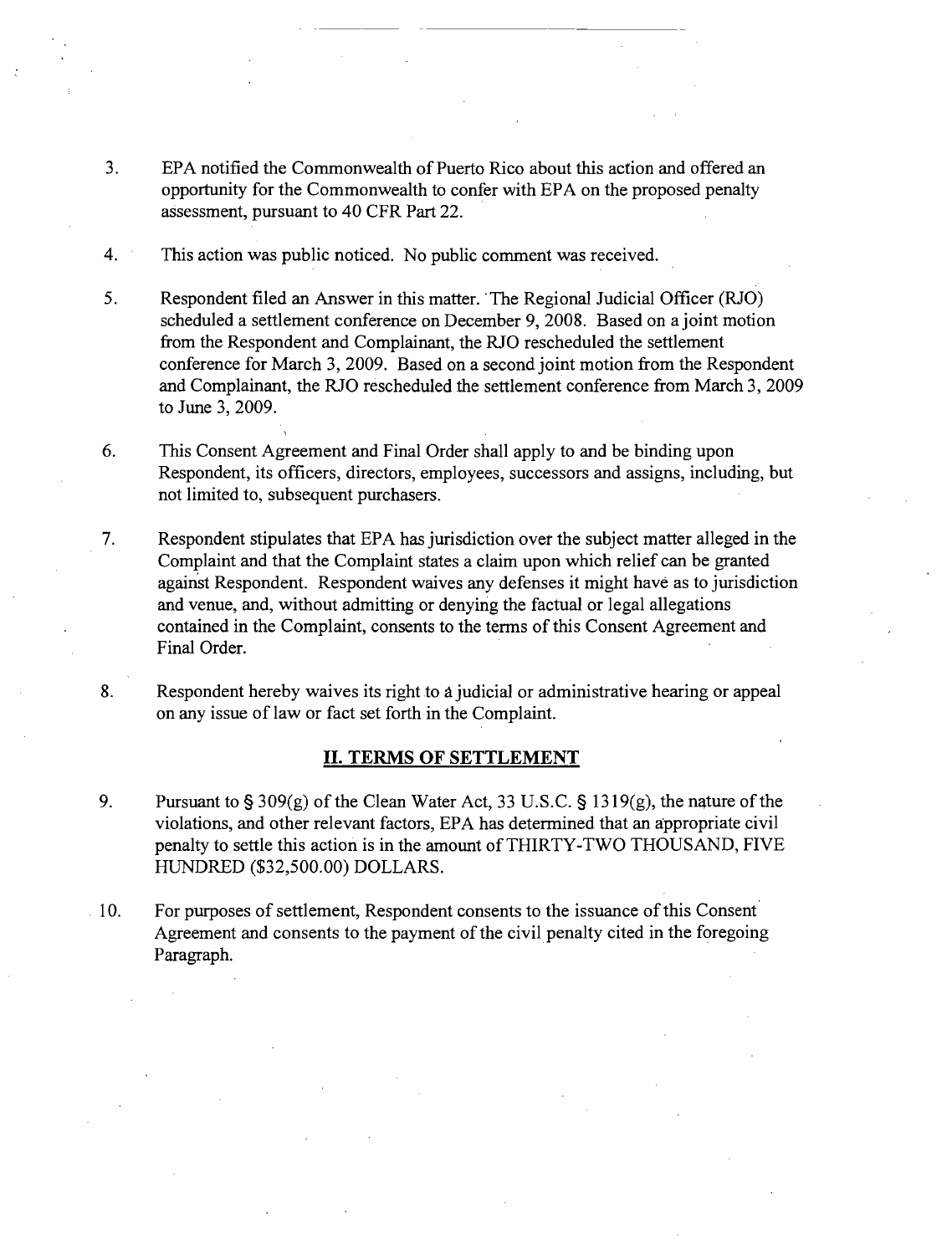# **II. A. Penalty**

-.---- ---\_. -- .---

11. No later than forty-five (45) calendar days after the signature date on the Final Order (at the end of this document), Respondent shall pay the penalty of THIRTY TWO THOUSAND, FIVE HUNDRED (\$32,500.00) DOLLARS by cashier's or certified check, payable to the "Treasurer of the United States of America", identified with a notation of the name and docket number of this case, set forth in the caption on the first page of this document. This check shall be mailed to:

> U.S. Environmental Protection Agency Fines and Penalties Cincinnati Finance Center PO Box 979077 St. Louis, MO 63197-9000

Respondent shall also send copies of this payment to each of the following:

Henry Mazzucca, P.E., Chief Compliance Section Water Compliance Branch U.S. EPA, Region 2 290 Broadway, 20<sup>th</sup> Floor New York, NY 10007

and,

Regional Hearing Clerk U.S. Environmental Protection Agency, Region 2 290 Broadway,  $16<sup>th</sup>$  Floor New York, New York 10007

Payment must be received at the above address no later than forty-five (45) calendar days after the date of signature of the Final Order (at the end of this document). The date by which payment must be received shall hereafter be referred to as the "due date".

- a. failure to pay the penalty in full according to the above provisions will result in a referral of this matter to the United States Department of Justice or the United States Department of the Treasury for collection;
- b. further, if the payment is not received on or before the due date, interest will be assessed at the annual rate established by the Secretary of Treasury pursuant to the Debt Collection Act, 31 U.S.C. § 3717, on the overdue amount from the due date through the date of payment. In addition, a late payment handling charge of \$15.00 will be assessed for each 30 day period (or any portion thereof) following the due date in which the balance remains unpaid. A 9.83% per annum penalty also will be applied on any principal amount not paid within 90 days of the due date;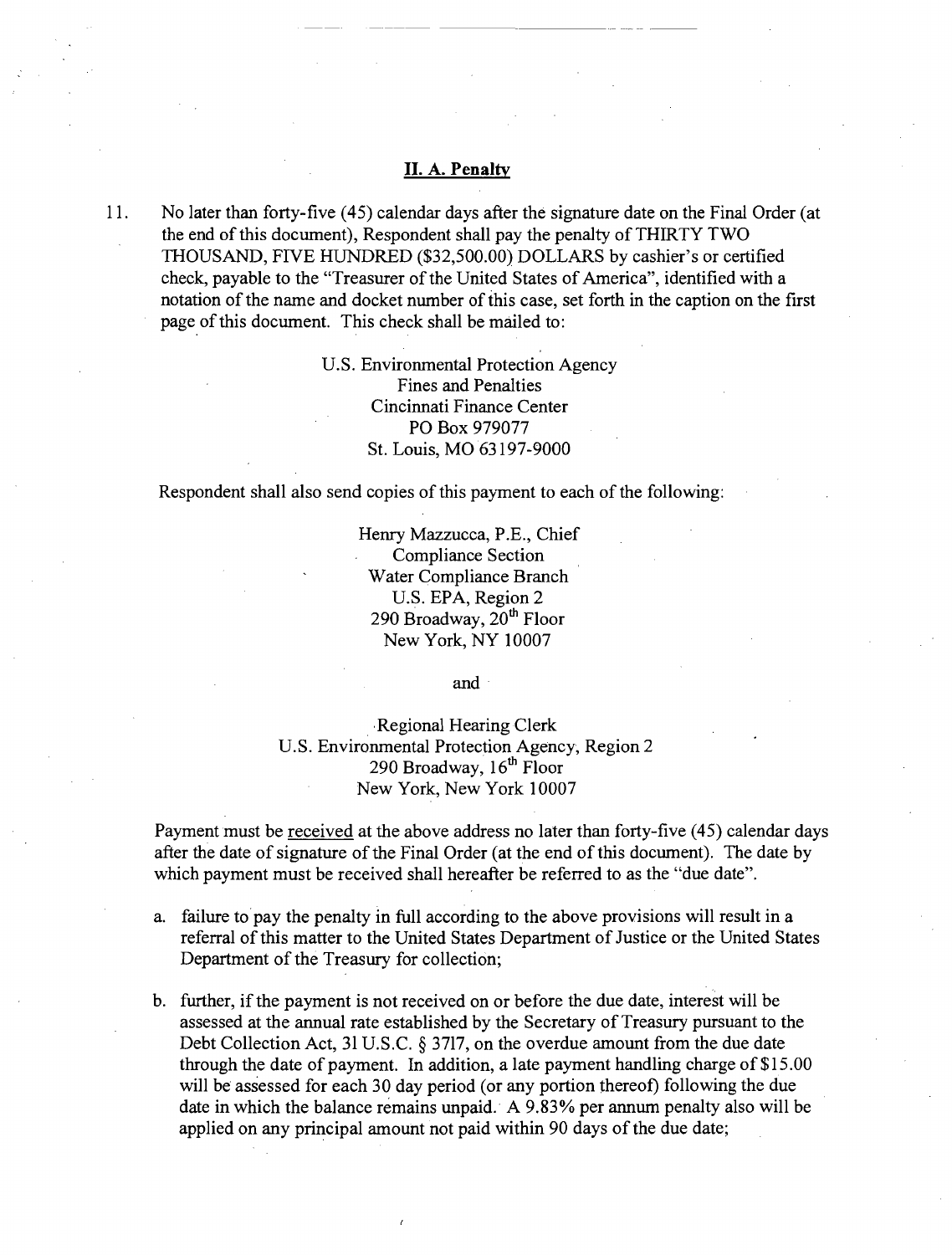c. in addition, pursuant to Section  $309(g)(9)$  of the Clean Water Act, 33 U.S.C.  $\S 1319(g)(9)$ , if payment is not received by the due date, a quarterly nonpayment penalty will be imposed for each calendar quarter during which such nonpayment persists. The quarterly nonpayment penalty is 20% of the aggregate amount of penalties and quarterly nonpayment penalties which are unpaid as ofthe beginning of such quarter;

d. Respondent also may be required to pay attorneys fees and costs for collection proceedings in connection with nonpayment.

12. The penalty to be paid is a civil penalty assessed by the EPA and shall not be deductible from the Respondent's federal or state taxes.

#### II. B. General Provisions

13. Respondent shall submit all notices and reports required by this Consent Agreement and Final Order by first class mail to:

> Henry Mazzucca, P.E., Chief Compliance Section Water Compliance Branch U.S. EPA, Region 2 290 Broadway,  $20<sup>th</sup>$  Floor New York, NY 10007

- 14. The Respondent waives any right it may have pursuant to 40 C.F.R.  $\S$  22.8 to be present during discussions with or to be served with and to reply to any memorandum or communication addressed to the Director or the Regional Administrator where the purpose of.such discussion, memorandum, or communication is to discuss a proposed settlement of this matter or to recommend that such official accept this Consent Agreement and issue the accompanying Final Order.
- 15. Nothing in this agreement shall be construed as prohibiting, altering or in any way limiting the ability of EPA to seek any other remedies or sanctions available by virtue of Respondent's violation of this agreement or of the statutes and regulations upon which this agreement is based, or for Respondent's violation of any applicable provision oflaw.
- 16. This Consent Agreement and Order shall not relieve Respondent of its obligation to comply with all applicable provisions of federal, state or local law, nor shall it be construed to be a ruling on, or determination of, any issue related to any. federal, state or local permit, nor shall it be construed to constitute EPA'approval of the equipment or technology installed by Respondent, if any, in connection with the SEP undertaken pursuant to this Agreement.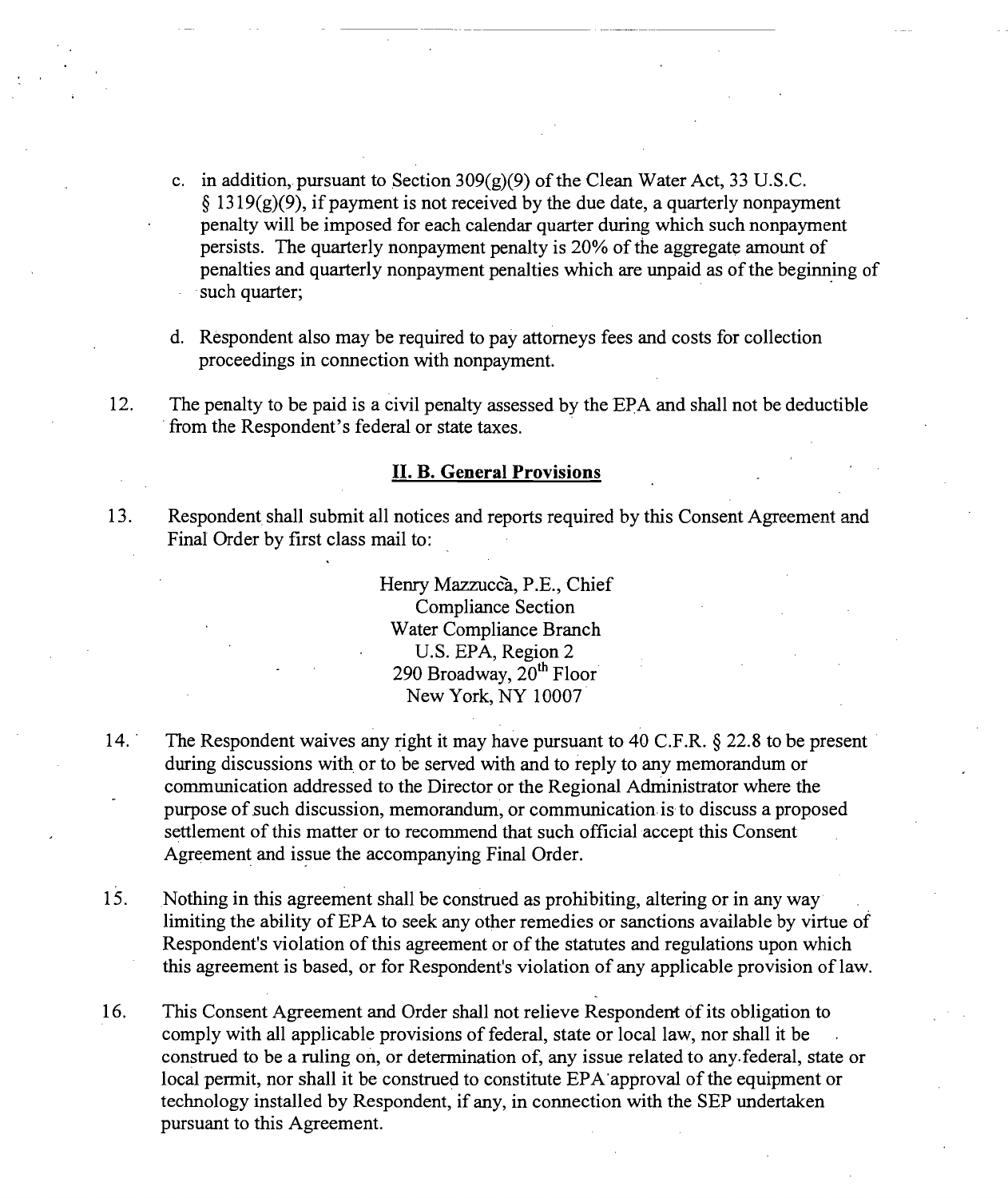be construed to operate in any way to resolve any criminal liability of the Respondent. Compliance with this Consent Agreement and Final Order shall not be a defense to any actions subsequently commenced pursuant to Federal laws and regulations administered by EPA, and it is the responsibility of Respondent to comply with such laws and regulations.

18. Each undersigned representative of the parties to this Consent Agreement certifies that he or she is fully authorized by the party represented to enter into the terms and conditions ofthis Consent Agreement and to execute and legally bind that party to it.

19. Each party shall bear its own costs and attorneys' fees in connection with the action resolved by this Consent Agreement and Final Order.

RESPONDENT:  $BY:$   $\frac{\sqrt{\text{Law 1} - 5}}{\text{Jesus F. Méndez-Rodriquez}}$  DATE:  $\frac{5}{21/105}$ 

Executive Director Puerto Rico Public Building Authority

# COMPLAINANT:

 $BY: \_\_\_\_$  DATE:  $\frac{c}{3}$ 

Dore LaPosta, Director Division of Enforcement and Compliance Assistance U.S. EPA, Region 2 290 Broadway, 21<sup>st</sup> Floor New York, New York 10007-1866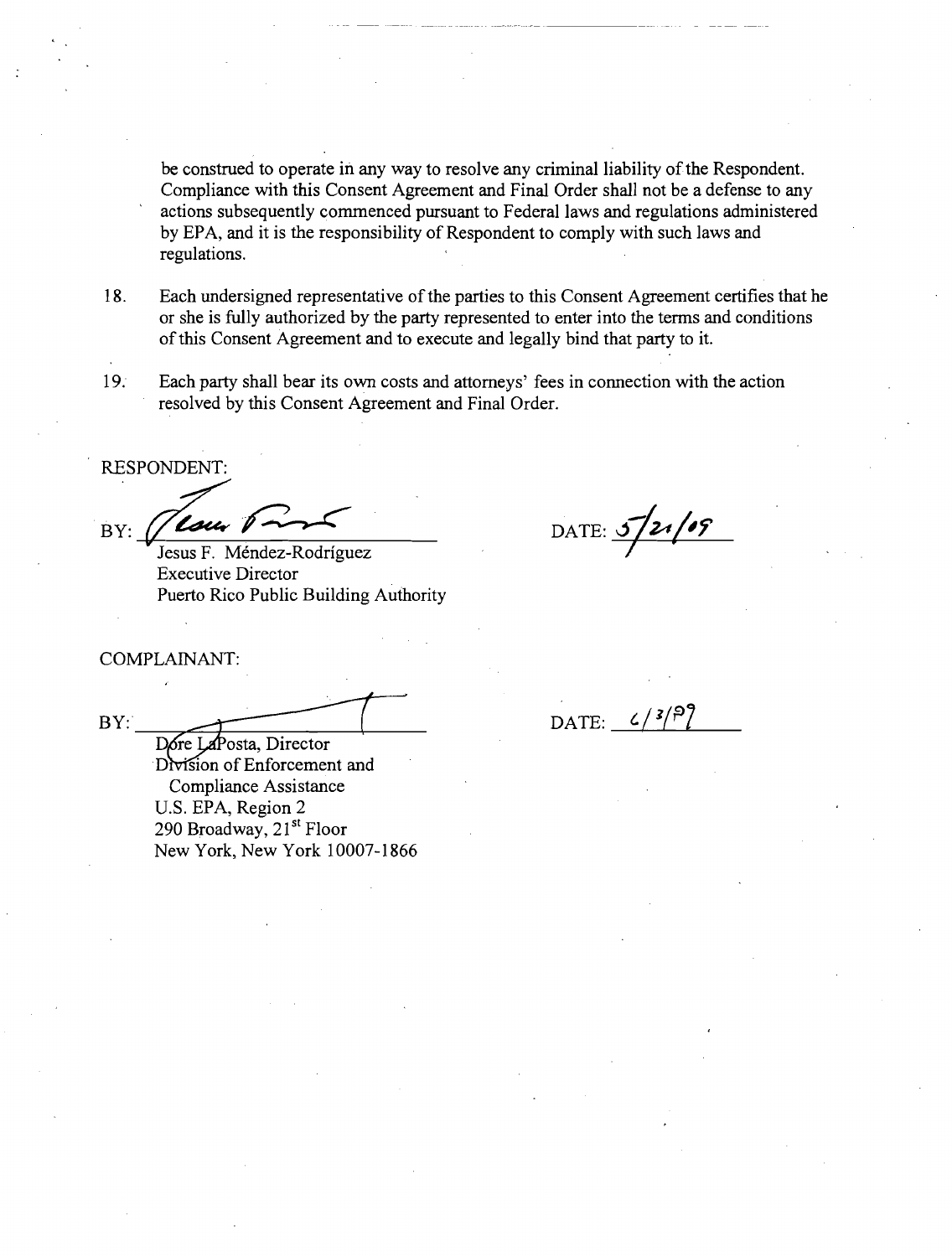# **III. FINAL ORDER**

The Director of the Division of Enforcement and Compliance Assistant, U.S. Environmental Protection Agency Region 2, ratifies the foregoing Consent Agreement. The Agreement entered into by the parties is hereby approved, incorporated herein, and issued as an Order. The effective date of this Order shall be the date of filing with the Regional Hearing Clerk, U.S. EPA Region 2, New York, NY,

 $\frac{\mathcal{L}}{\text{Date}}$ 

Dore LaPosta, Director

Diviston of Enforcement and Compliance Assistance U.S. EPA, Region 2 290 Broadway, 21<sup>st</sup> Floor New York, New York 10007-1866